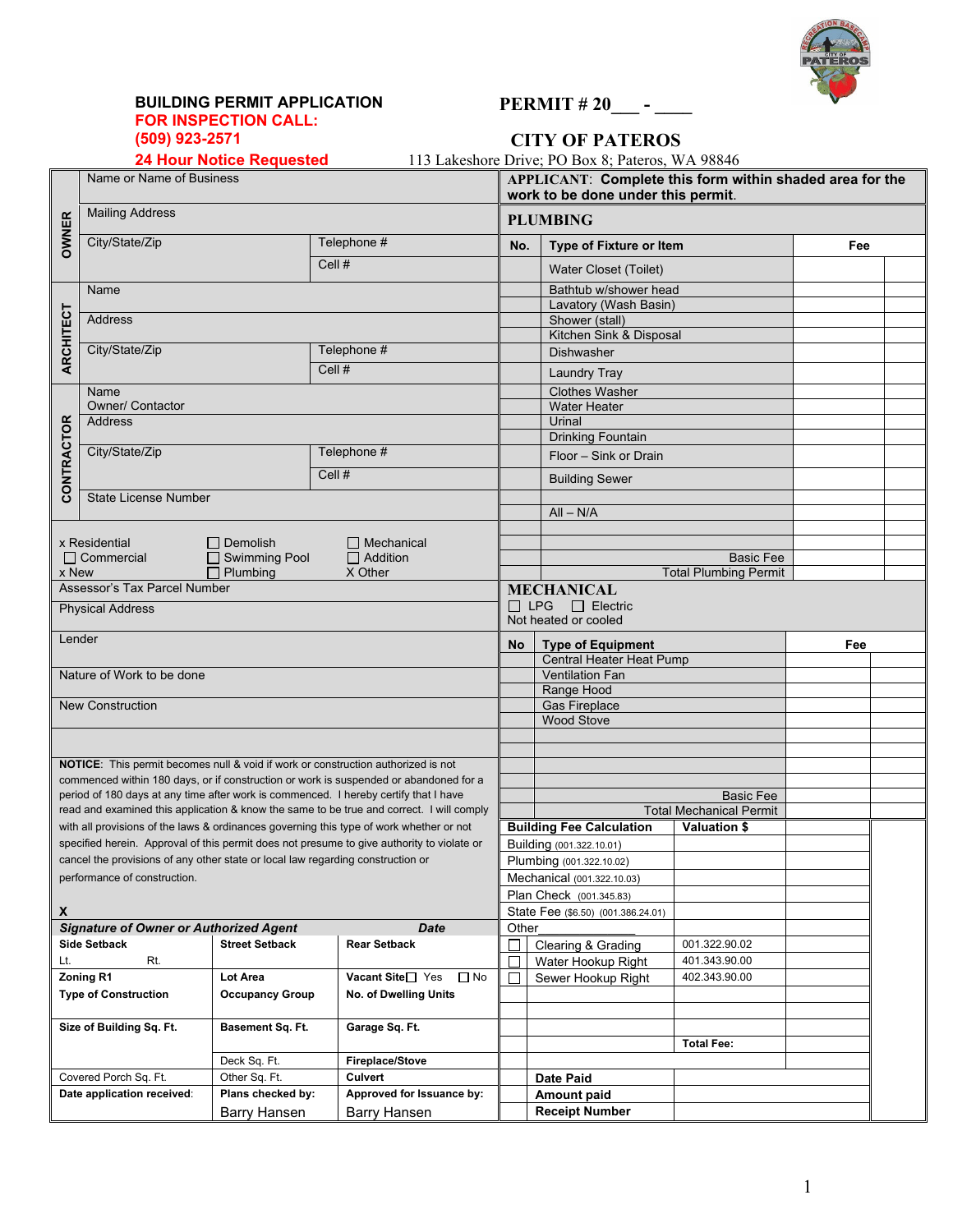## **BUILDING CHECKLIST**  *This checklist is to accompany all Building Permit Applications*

#### *This checklist is to aid applicants and the administrators in determining the nature and extent of proposed construction.*

| Name or Name of Business:   |                |  |
|-----------------------------|----------------|--|
| Physical Address: No. 1996. |                |  |
| Mailing Address:            |                |  |
| Phone number:               | Email Address: |  |

| <b>DO I NEED A BUILDING PERMIT?</b>                                                                                             | YES |  |
|---------------------------------------------------------------------------------------------------------------------------------|-----|--|
| (If answer yes to any of the following a checklist is required)                                                                 |     |  |
| I am constructing any structure 200 square feet or greater.                                                                     |     |  |
| I am constructing a detached accessory building, such as tool shed, storage shed or play house<br>greater than 120 square feet? |     |  |
| Am I building a fence over 6-foot tall or a retaining wall over 4-foot tall?                                                    |     |  |
| Platform, deck, walk, drive more than 30" above grade?                                                                          |     |  |
| <b>Swimming pool</b> (Below grade or above grade and more than 5,000 gallons)?                                                  |     |  |
| Minor construction or alteration above \$1,500 in any 12-month period?                                                          |     |  |
| Construction or alteration of electrical, plumbing, or mechanical activities?                                                   |     |  |

| <b>SECTION 1. STREETS, SIDEWALKS AND PUBLIC PLACES (PMC Title 12)</b> |                                                                                                  |  |  |  |  |  |
|-----------------------------------------------------------------------|--------------------------------------------------------------------------------------------------|--|--|--|--|--|
|                                                                       | A. Will work take place in public right-of-way or City/Utility easement? <i>(PMC 12.08 ROW</i> ) |  |  |  |  |  |
|                                                                       | PERMIT APPLICATION required)                                                                     |  |  |  |  |  |

| <b>SECTION 2. PUBLIC SERVICES (PMC Title 13)</b>                                     | <b>YES</b> | NO |
|--------------------------------------------------------------------------------------|------------|----|
| A. Will you need Water Service? (PMC 13.04.190 UTILITY SERVICE APPLICATION           |            |    |
| <i>required</i> )                                                                    |            |    |
| B. Will you need a change in Water Meter size? (PMC 13.04.360 UTILITY SERVICE        |            |    |
| APPLICATION required)                                                                |            |    |
| C. Will you need temporary water service for construction purposes? (PMC 13.04.43.0) |            |    |
| UTILITY SERVICE APPLICATION required)                                                |            |    |
| D. Will you need to extend a Water Transmission Main? (PMC 13.04.530 WATER MAIN      |            |    |
| <b>EXTENSION APPLICATION required)</b>                                               |            |    |
| E. Will you need a Sewer Service? (PMC 13.08.030 UTILITY SERVICE APPLICATION         |            |    |
| <i>required</i> )                                                                    |            |    |
| F. Will a contractor be constructing water or sewer line extension or be making any  |            |    |
| connection to the public water or sewer systems? (PMC 13.08.090 CONTRACTOR           |            |    |
| APPLICATION TO PERFORM WORK required)                                                |            |    |

| <b>SECTION 3. BUILDING AND CONSTRUCTION (PMC Title 15)</b> |                                                                                           |  |  |
|------------------------------------------------------------|-------------------------------------------------------------------------------------------|--|--|
|                                                            | A. Will you be using a travel trailer or recreation vehicle as a temporary dwelling unit? |  |  |
|                                                            | (PMC 15.10.060 TEMPORARY DWELLING FOR CONSTRUCTION PERMIT required)                       |  |  |
|                                                            | B. Will you be constructing a sign? (PMC 15.14.080 SIGN PERMIT required)                  |  |  |

| <b>SECTION 4. ZONING (PMC Title 17)</b>                                                             | <b>YES</b> | N <sub>O</sub> |
|-----------------------------------------------------------------------------------------------------|------------|----------------|
| $\mid$ A. Vision clearance at intersections? (PMC 17.04.070 No structure, fence, wall etc. shall be |            |                |
| over $3\frac{1}{2}$ feet within 25' of an intersection.                                             |            |                |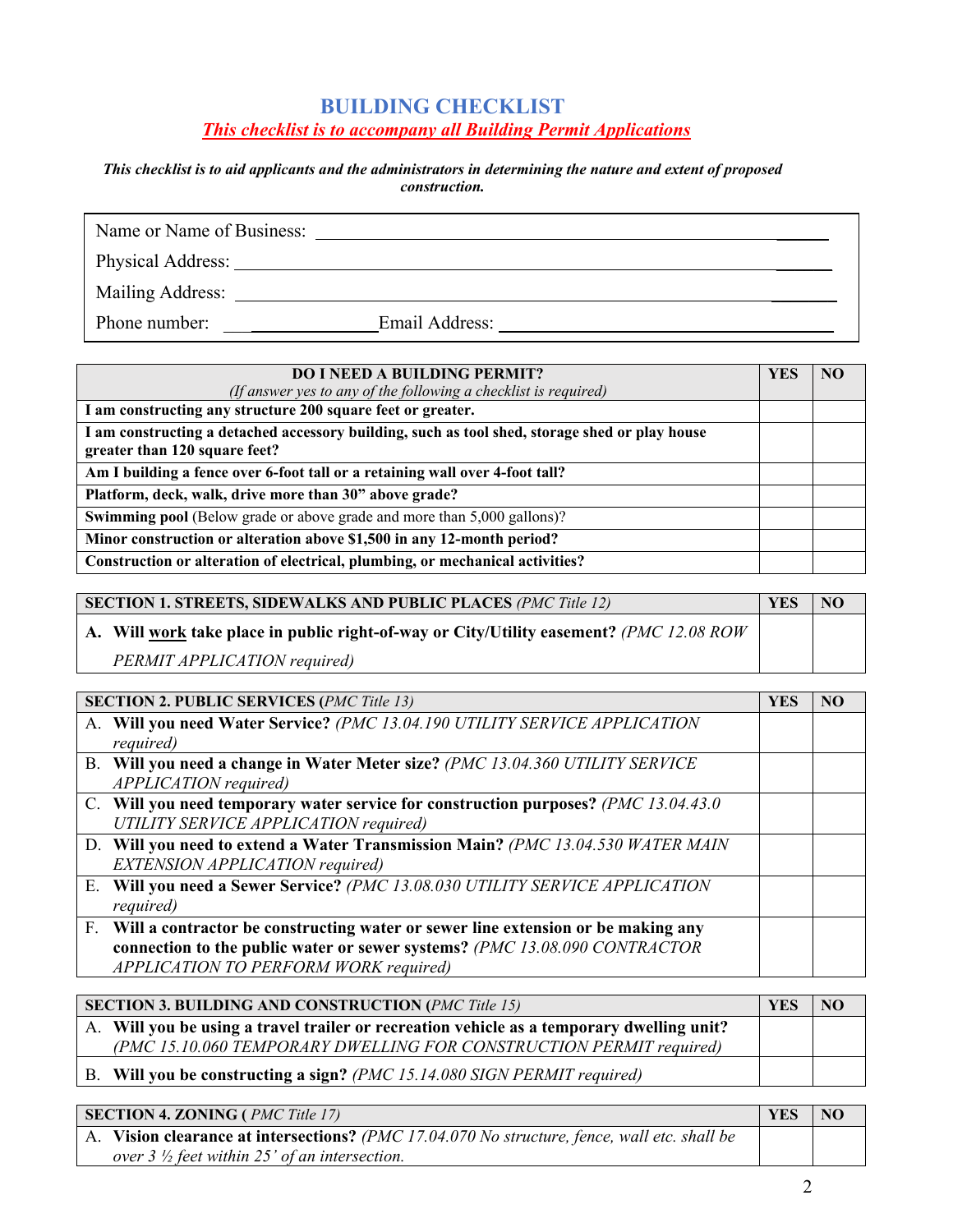| B. Fencing meet requirements? (PMC 17.04.090 Front yards a maximum height of 3 $\frac{1}{2}$ feet<br>and side and rear yard may be up to 6 feet high.) |  |  |  |
|--------------------------------------------------------------------------------------------------------------------------------------------------------|--|--|--|
| C. Is this an Accessory Dwelling? (PMC 17.04.100 ACCESSORY DWELLING<br><b>APPLICATION Required)</b>                                                    |  |  |  |
| D. Is this a Nightly Rental? (PMC 17.04.105 NIGHTLY RENTAL CHECKLIST required)                                                                         |  |  |  |
| Is this a Home (Business) Occupation? (PMC 17.04.160 HOME OCCUPATION<br>Ε.<br>APPLICATION required)                                                    |  |  |  |
| Wil there be Chickens or small mammals? (PMC 17.04.180 CHICKEN APPLICATION<br>F.<br><i>required</i> )                                                  |  |  |  |
| G. Impact Assessment Checklist required (PMC 17.04.170), if?                                                                                           |  |  |  |
| New construction (except single-family home)                                                                                                           |  |  |  |
| <b>Substantial expansion</b>                                                                                                                           |  |  |  |
| New business license<br><b>Home business</b>                                                                                                           |  |  |  |
| Modification or change in primary use of establishment. (For example, a café currently open                                                            |  |  |  |
| only for breakfast and lunch that wants to expand to serve dinners and live music is required to fill out a                                            |  |  |  |
| Impact Assessment Checklist as this activity might increase the demand for off-street parking or noise                                                 |  |  |  |
| <i>impacts.)</i>                                                                                                                                       |  |  |  |
| Are you building or planning within 200 feet of a Shoreline or Critical Area?                                                                          |  |  |  |
| Shoreline Steep Slope Other Environmentally Critical Area?<br>(SEPA required                                                                           |  |  |  |
| PMC 15.16; 17.14)                                                                                                                                      |  |  |  |
|                                                                                                                                                        |  |  |  |

# **ZONING REQUIREMENTS** *(PMC Title 17)*

| Zone                                        |                         |                            |
|---------------------------------------------|-------------------------|----------------------------|
| <b>Allowed Use per Table A</b>              |                         |                            |
| <b>Meet Development Standards per 17.12</b> |                         |                            |
|                                             | Requirements (PMC 17.12 | <b>Proposed Dimensions</b> |
| <b>Max Lot Cover</b>                        |                         |                            |
| <b>Minimum Lot Cover</b>                    |                         |                            |
| <b>Front Setback</b>                        |                         |                            |
| <b>Side Setback</b>                         |                         |                            |
| <b>Rear Setback</b>                         |                         |                            |
| <b>Minimum Width</b>                        |                         |                            |
| <b>Maximum Height</b>                       |                         |                            |
| # of Parking $(PMC)$                        |                         |                            |
| $17.16.070$ Table A)                        |                         |                            |

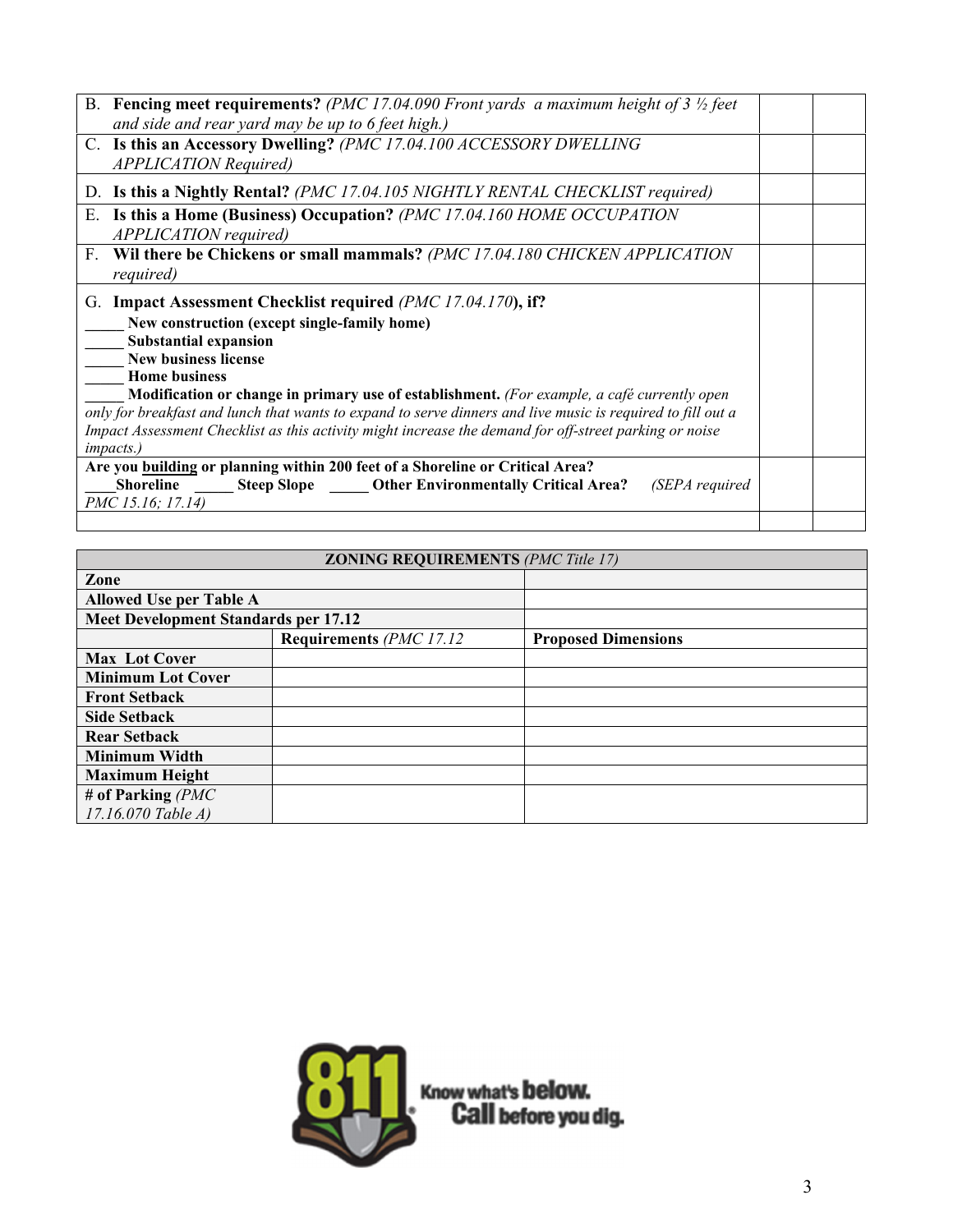|                                                           | <b>SITE PLANS &amp; SURVEY REQUIREMENTS</b>                                                                                         |        |                              |                                                                                                                         |              |                 |  |  |
|-----------------------------------------------------------|-------------------------------------------------------------------------------------------------------------------------------------|--------|------------------------------|-------------------------------------------------------------------------------------------------------------------------|--------------|-----------------|--|--|
|                                                           | Do I need a Site Survey?                                                                                                            |        |                              | (A site                                                                                                                 | Yes          | $\bf No$        |  |  |
| survey is not always required, but is always recommended) |                                                                                                                                     |        |                              |                                                                                                                         |              |                 |  |  |
| Boundary Line Adjustment                                  |                                                                                                                                     |        |                              |                                                                                                                         |              |                 |  |  |
|                                                           | Subdivisions & Plats                                                                                                                |        |                              |                                                                                                                         |              |                 |  |  |
|                                                           | Interior improvements and small alterations well with property boundaries                                                           |        |                              |                                                                                                                         |              |                 |  |  |
|                                                           | Primary structures - residential, commercial, and industrial                                                                        |        |                              |                                                                                                                         |              |                 |  |  |
|                                                           | Secondary structures - suggested (May be required)                                                                                  |        |                              |                                                                                                                         |              |                 |  |  |
|                                                           | Fences, retaining walls and landscaping (May be required)                                                                           |        |                              |                                                                                                                         |              |                 |  |  |
|                                                           | <b>What Site Plan do I need:</b>                                                                                                    |        |                              | <b>Preliminary</b>                                                                                                      | <b>Basic</b> | <b>Enhanced</b> |  |  |
|                                                           | Interior-only improvements                                                                                                          |        |                              |                                                                                                                         |              |                 |  |  |
|                                                           | For preliminary discussions with planning team                                                                                      |        |                              |                                                                                                                         |              |                 |  |  |
|                                                           | Small commercial alterations                                                                                                        |        |                              |                                                                                                                         |              |                 |  |  |
|                                                           | Change of use not affecting parking, truck loading, and vehicle access                                                              |        |                              |                                                                                                                         |              |                 |  |  |
|                                                           | Residential, one and two-family dwellings                                                                                           |        |                              |                                                                                                                         |              |                 |  |  |
|                                                           | Detached accessory structures less than 2,000 square feet in area without new                                                       |        |                              |                                                                                                                         |              |                 |  |  |
|                                                           | vehicular access.                                                                                                                   |        |                              |                                                                                                                         |              |                 |  |  |
|                                                           | Complex projects such as construction of a new single-family, multifamily, or                                                       |        |                              |                                                                                                                         |              |                 |  |  |
|                                                           | commercial project.                                                                                                                 |        |                              |                                                                                                                         |              |                 |  |  |
|                                                           | <b>Preliminary Site Plan Requirements</b>                                                                                           |        |                              |                                                                                                                         |              |                 |  |  |
| ◨                                                         |                                                                                                                                     | ப      |                              | Center elevation and developed roadway at 25-foot intervals if a                                                        |              |                 |  |  |
| $\Box$                                                    | Address of project<br>Owner's Name                                                                                                  | L      |                              | change to access or parking is proposed.<br>Identify existing and finished grade elevation of driveway at               |              |                 |  |  |
| $\Box$                                                    |                                                                                                                                     |        |                              | property line, and at garage entry, if a change to access or                                                            |              |                 |  |  |
| $\Box$                                                    | Legal Description/Easements<br>Parcel Number                                                                                        |        | parking is proposed.         |                                                                                                                         |              |                 |  |  |
| $\Box$                                                    |                                                                                                                                     | Ц      | as "existing" or "proposed") | Curb cut width and distance from adjacent property lines (label                                                         |              |                 |  |  |
|                                                           | North arrow                                                                                                                         |        |                              |                                                                                                                         |              |                 |  |  |
| $\Box$                                                    | Property, Easements and Right-of-way Lines, dimensions, and<br>bearings                                                             | ⊔      | rockeries, slopes)           | Identify all physical restrictions to site access (utility poles,                                                       |              |                 |  |  |
| ◘                                                         | Dimensions of right-of-way, streets & alleys                                                                                        | $\Box$ |                              | <b>Enhanced Site Plan Requirements</b>                                                                                  |              |                 |  |  |
| $\Box$                                                    | Curbs, sidewalks, and street trees                                                                                                  |        | <b>Site Plans</b>            | Include everything required on the Preliminary and Basic                                                                |              |                 |  |  |
| $\Box$                                                    | Boundaries of Environmentally Critical Areas                                                                                        | Ц      |                              | Elevations and contour lines with labeled contour intervals on                                                          |              |                 |  |  |
| ◨                                                         | Pedestrian access                                                                                                                   |        | intervals)                   | sloping sites or where earth grading is proposed (2-foot                                                                |              |                 |  |  |
| $\Box$                                                    | Location of driveways, parking, and paved areas (existing and<br>proposed)                                                          | ◫      |                              | Identify top and bottom of steep slopes and show dimensions                                                             |              |                 |  |  |
| ◻                                                         |                                                                                                                                     |        |                              | from slope top/bottom to building(s).                                                                                   |              |                 |  |  |
|                                                           | General location, size, shape of existing and proposed structures,<br>retaining walls, and driveways.                               | ◨      |                              | Identify drainage ditches, natural watercourses, or culverts.                                                           |              |                 |  |  |
| ◨                                                         | Distances of existing and proposed structures from property<br>lines                                                                | ◨      | the public right-of-way.     | All proposed and existing street trees and other landscaping in                                                         |              |                 |  |  |
|                                                           | <b>Basic Site Plan Requirements</b>                                                                                                 | ∐      | Sewer mains                  |                                                                                                                         |              |                 |  |  |
| ◨                                                         | Include requirements of the Preliminary Site Plan                                                                                   | ◨      |                              | Water mains, fire hydrants, and water meters                                                                            |              |                 |  |  |
| $\Box$                                                    | The drawing's scale (min. $1" = 10'$ )                                                                                              | ◨      |                              | Storm drains, catch basins, and inlets.                                                                                 |              |                 |  |  |
| ◨                                                         | Specific location, size, and shape of all existing and proposed<br>structures, including buildings, retaining walls, and driveways. | Π      | subject property.            | Power poles, streetlights, street signs, etc. adjacent to the                                                           |              |                 |  |  |
| ◨                                                         | A location plan is required when repair and/or minor interior<br>alteration to an existing structure is proposed.                   | Ц      |                              | All other elements between the pavement edge and the<br>property line (such as side sewer, electrical ducts and vaults, |              |                 |  |  |
| ◨                                                         | Street and alley improvement dimensions                                                                                             |        |                              | electrical conduits curb ramps, etc.)                                                                                   |              |                 |  |  |
| ◘                                                         | Including site lot coverage calculations                                                                                            | Ц      |                              | On-site stormwater treatment, infiltration, or detention                                                                |              |                 |  |  |
| Ω                                                         | systems.<br>Identification of proposed work, including proposed changes to                                                          |        |                              |                                                                                                                         |              |                 |  |  |

the physical features of the site or existing structures. Clearly

distinguish between existing and proposed features **L** Location and dimension of all window wells, fireplaces,

chimneys, etc.